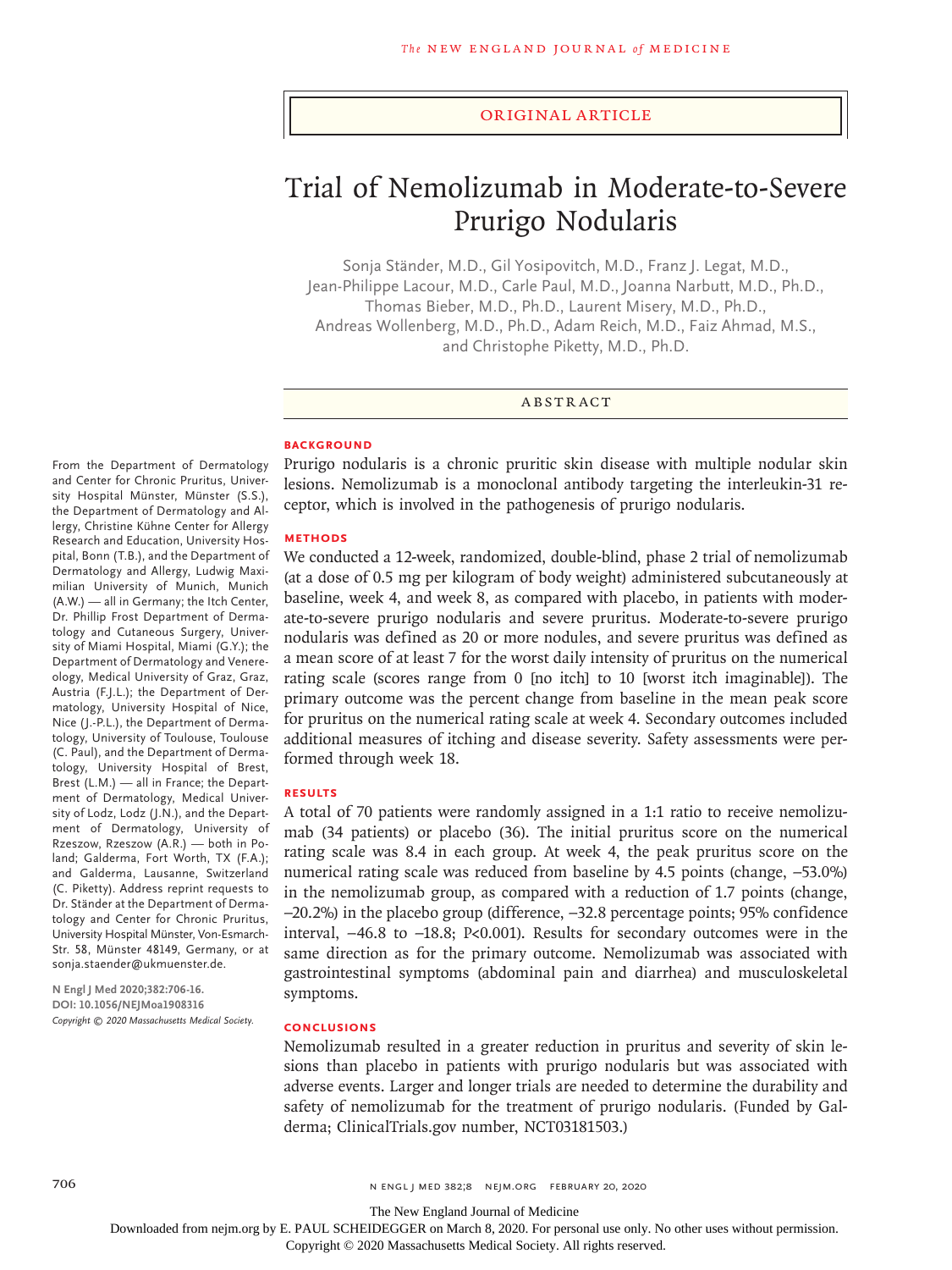**PERENCE OF SCHOUGE SERVICE OF SCHOOLS**<br>
chronic prurigo<sup>1</sup> that causes a highly pruritic, chronic disease characterized by hyper-<br>
keratotic, crusted or excoriated, light-red to rurigo nodularis is a subtype of chronic prurigo<sup>1</sup> that causes a highly pruritic, chronic disease characterized by hyperbright-red nodules (lesions may be hyperpigmented depending on skin type).<sup>1</sup> Skin lesions may range in number from a few to hundreds, and they can range from a few millimeters to 2 to 3 cm in diameter. Prurigo nodularis can manifest in circumscribed areas, but in most cases it is generalized, with symmetric distribution of the lesions on the extensor surfaces of the arms and legs and on the trunk. $<sup>1</sup>$ </sup>

Prurigo nodularis affects patients of either sex, with some predilection for elderly patients and for patients with dark skin, including persons of African ancestry.<sup>2,3</sup> It is typically refractory to treatment and may be associated with diabetes, chronic kidney disease, and human immunodeficiency virus infection.3 The intensity of pruritus in prurigo nodularis is considered to be the highest among several types of chronic pruritic skin disease.<sup>4-7</sup> In one study, patients with prurigo nodularis had a higher intensity of pruritus, more frequent episodes of pruritus, and worse quality of life than did patients with pruritus due to other dermatoses.<sup>6</sup> In an international study involving patients with dermatologic conditions, 37% of the patients with prurigo nodularis had anxiety and 29% had depression; suicidal ideation was reported by 19% of the patients.<sup>8</sup>

The pathogenesis of prurigo nodularis is not well understood, but it has been considered to include a form of neuronal sensitization of itchprocessing neurons and the development of an itch–scratch cycle.1,4,7 Inflammatory pathways in the skin and neuronal plasticity play a role in prurigo nodularis,<sup>4,5</sup> with studies showing nervefiber alterations in the epidermis and dermis and the presence of inflammatory cells in the dermis. Pruritus in this disorder could be stimulated by the release of tryptase, interleukin-31, prostaglandins, eosinophil cationic protein, and neuropeptides from inflammatory cells, mast cells, and nerve fibers.<sup>5,7</sup> Up-regulation of interleukin-31 messenger RNA has been reported to be 50 times as high in prurigo nodularis lesions as in skin-biopsy samples from healthy persons.<sup>9</sup> Treatment of prurigo nodularis mainly targets the symptom of pruritus.5,7,10-12

interleukin-31 receptor A monoclonal antibody that inhibits the binding of interleukin-31 to its receptor and subsequent signal transduction. We conducted a phase 2 trial with a 12-week intervention period and 6-week follow-up period to assess the efficacy and safety of nemolizumab as compared with placebo in the treatment of prurigo nodularis. The primary objective was to evaluate the effect of nemolizumab on pruritus. Secondary objectives were to evaluate the effect of nemolizumab on prurigo nodularis skin lesions and on quality of life.

#### Methods

## **Trial Design and Oversight**

This multicenter, randomized, placebo-controlled, double-blind, parallel-group, phase 2 trial involved patients with moderate-to-severe prurigo nodularis and was conducted at centers in Austria, France, Germany, Poland, and the United States. The trial was conducted according to the principles of the Declaration of Helsinki, and the protocol (available with the full text of this article at NEJM.org) was approved by ethics committees at each institution. The trial was designed by the trial sponsor, Galderma, with input from the first three authors and from the last author, who is an employee of the sponsor. The data were gathered and analyzed by the sponsor. The first draft of the manuscript was prepared by the academic and industry authors, with professional writing assistance provided by the sponsor. Confidentiality agreements were in place between the authors and the sponsor. The authors vouch for the completeness and accuracy of the data, for the accurate reporting of adverse events, and for the fidelity of the trial to the protocol.

# **Trial Population**

Eligible patients were adults who had had prurigo nodularis with severe pruritus for at least 6 months. Severe pruritus was defined as a mean score of at least 7 points over the previous week for the worst daily intensity of pruritus on the numerical rating scale (scores range from 0 [no itch] to 10 [worst itch imaginable]; a change of 4 points indicates a clinically important difference). Patients had to have moderate-to-severe prurigo nodularis, which was defined as prurigo nodular lesions on the upper limbs, with or without lesions on the trunk or lower limbs, and at least

Nemolizumab is a humanized antihuman

The New England Journal of Medicine

Downloaded from nejm.org by E. PAUL SCHEIDEGGER on March 8, 2020. For personal use only. No other uses without permission.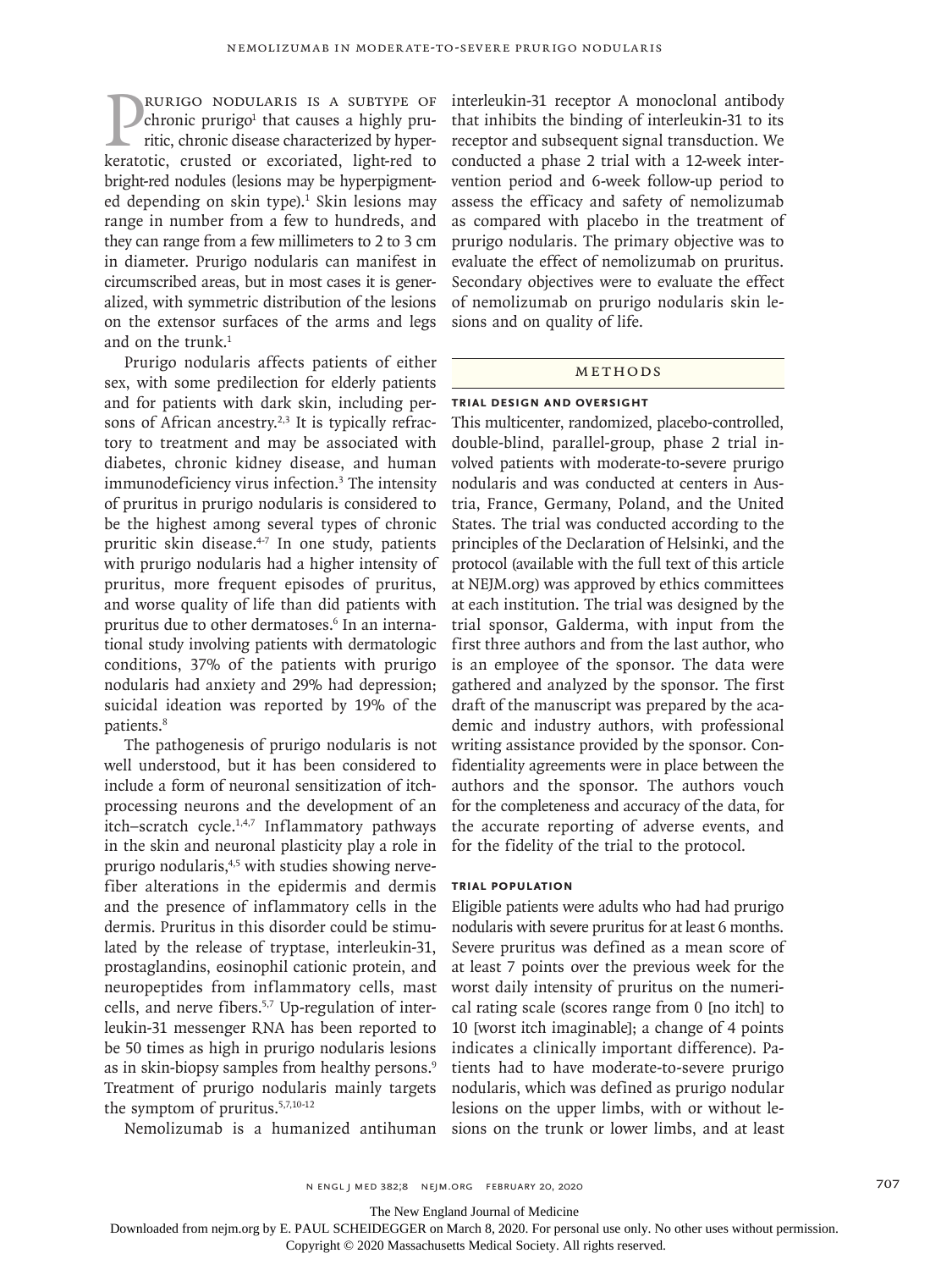20 nodules on the body, with lesions present on both sides of the body. The presence or absence of a background of atopy (medical history of atopic dermatitis, asthma, or allergic rhinitis) was recorded at inclusion.

Exclusion criteria were chronic pruritus due to a condition other than prurigo nodularis, lesions of prurigo on one side of the body only, or signs that were diagnostic of neuropathic or psychogenic pruritus, such as notalgia paresthetica, brachioradial pruritus, delusional parasitosis, or dermatitis artefacta. Additional exclusion criteria and information about washout periods for previous treatment are provided in the Methods Section and Table S1 in the Supplementary Appendix, available at NEJM.org.

# **Trial Treatment**

Patients were randomly assigned in a 1:1 ratio to receive injections of either nemolizumab, administered subcutaneously at a dose of 0.5 mg per kilogram of body weight, or matching placebo. A total of three subcutaneous injections were administered — at baseline, at week 4, and at week 8. The week 12 trial visit was specified as the end of the intervention period. Patients had follow-up visits at 16 and 18 weeks.

Rescue therapy for pruritus could be added from day 29 onward at the discretion of the site investigators after the primary outcome of the trial was assessed at week 4. All efficacy and safety assessments were completed before the initiation of rescue therapy. Patients who received topical rescue therapies were allowed to continue nemolizumab or placebo, whereas those who received systemic therapy had to discontinue nemolizumab or placebo.

# **Outcome Measures**

All outcome measures were assessed by trial investigators and study nurses or trained clinical coordinators, all of whom were unaware of the trial-group assignments, and some outcome data were captured in the patient's diary. The primary outcome was the percent change from baseline in the peak pruritus score on the numerical rating scale at week 4. We determined the peak score by assessing worst scores per 24 hours on the numerical rating scale over a period of 7 days; the highest score was determined as the peak score. We determined the mean pruritus score on the numerical rating scale by calculating the 24-hour average (mean) score on the numerical rating scale over a period of 7 days. Secondary outcomes were the changes from baseline in the peak and mean pruritus scores on the numerical rating scale at week 12, in the verbal rating scale score for itch (on a scale from 0 [no pruritus] to 4 [very severe pruritus]) at week 12, in the dynamic pruritus score for the change in itch (on a scale from 0 [strongly worsened pruritus] to 8 [almost no pruritus or no pruritus], with a score of 4 indicating no change) at week 4, in the investigator's global assessment of disease severity on the basis of the appearance of lesions (on a scale from 0 [clear] to 4 [severe]), and in a multidimensional, 7-item prurigo activity score $10$  to monitor the stage of disease (number, distribution, and activity of prurigo lesions) at week 12. To assess changes in prurigo lesions, investigators were instructed to specify on the prurigo activity score tool a localization that was most representative of the patient's overall disease (left or right side of forearm, upper arm, lower leg, or upper leg or the ventral or dorsal side of trunk), and this area was used at all subsequent assessments. A response according to the investigator's global assessment was defined as a score of 0 or 1 plus an improvement of 2 points from baseline.

Exploratory outcomes included changes in the Dermatology Life Quality Index (scores range from 0 to 30, with 30 representing the worst possible quality of life due to pruritus; a change in the score of ≥4 points is considered to be clinically important) and in the numerical rating scale score for sleep disturbance to determine sleep quality (on a scale from 0 to 10, with higher scores indicating worse sleep quality). Patients' assessments of the numerical rating scale score for pruritus, the verbal rating scale score for pruritus, and the numerical rating scale score for sleep disturbance were performed daily by the patients at home in the evening using a handheld device. The dynamic pruritus score was assessed 24 hours, 48 hours, and 72 hours after the first injection and at week 4 before the second injection. The Dermatology Life Quality Index was assessed at baseline and at weeks 4 and 12 or at early discontinuation of the trial. The investigator's assessments of the prurigo activity score and the investigator's global

The New England Journal of Medicine

Downloaded from nejm.org by E. PAUL SCHEIDEGGER on March 8, 2020. For personal use only. No other uses without permission.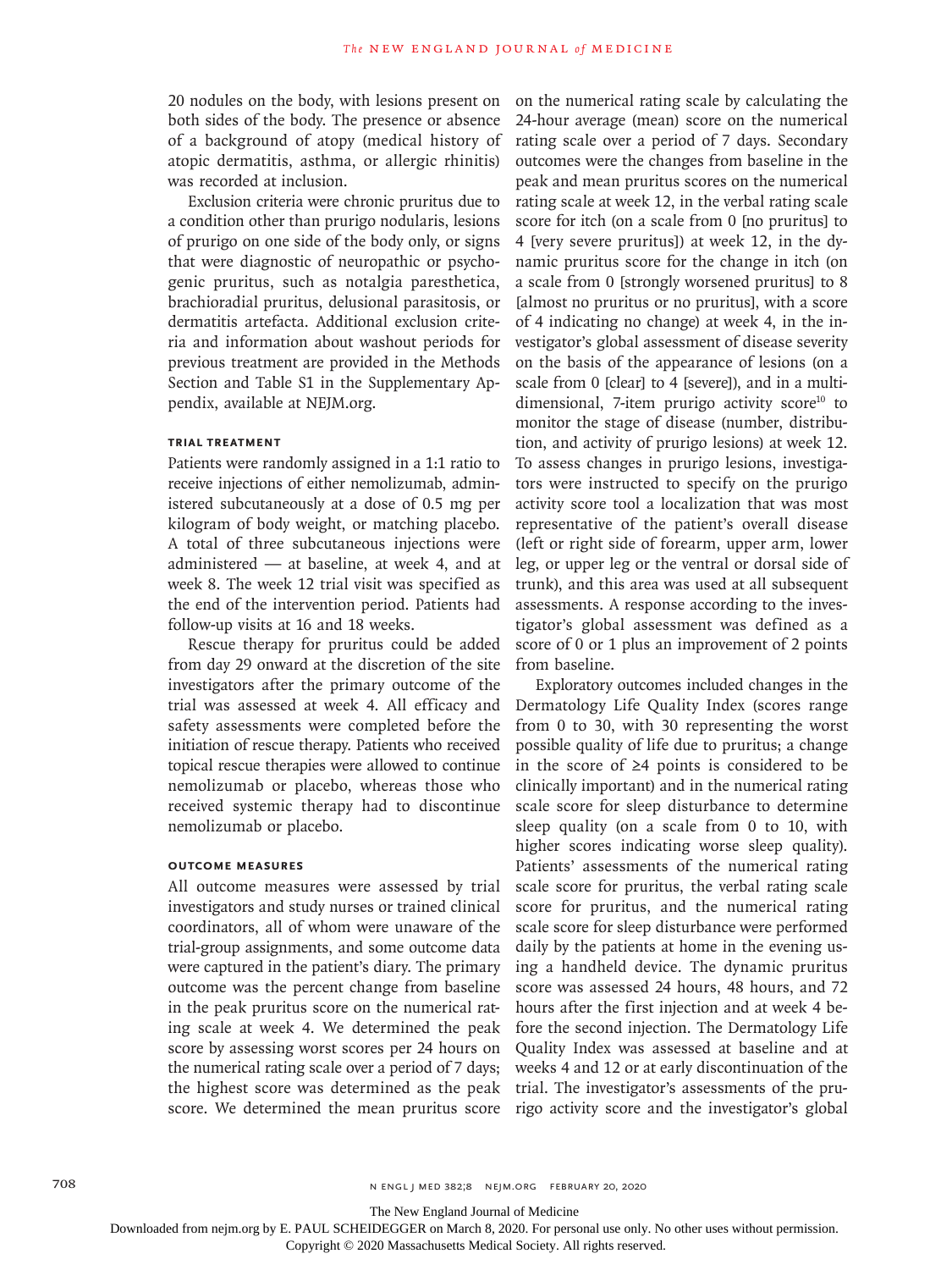assessment of disease severity were recorded at baseline; at weeks 4, 8, and 12; and at the follow-up visit at week 18. Detailed information about the assessment tools is provided in the protocol.

Safety was assessed by the collection of reports of adverse events by investigators or trial personnel at each trial visit, by laboratory safety testing, and by physical examination and assessment of vital signs, electrocardiogram, and respiratory measures (clinical examination) and peak expiratory flow. All assessments except respiratory assessments were performed in all patients; respiratory assessments were performed only in patients with a medical history of asthma. The safety population was defined as all the patients who underwent randomization and received at least one dose of nemolizumab or placebo.

# **Statistical Analysis**

We calculated that, with an effect size of 0.857, a power of 90%, and a type I error of 5% (twosided), the trial would need to enroll at least 30 patients per group. The sample-size estimate was increased to 35 patients per group to accommodate withdrawals and protocol deviations, for a total of 70 patients to undergo randomization. The intention-to-treat population, which included all the patients who underwent randomization, was used for all the efficacy analyses. The primary efficacy analysis of the percent change from baseline to week 4 in the weekly mean of the peak numerical rating scale scores for pruritus (weekly mean of the worst scores, indicating peak pruritus) was analyzed with the use of analysis of variance, including the trial group as factor and the presence or absence of a background of atopy and the country of investigational site as cofactors.

All the efficacy data collected after the use of rescue therapy were treated as missing data. The original plan was to impute missing data with the use of the last-observation-carried-forward and multiple-imputation approaches, with missing-at-random assumptions for the primary outcome. Missing data were imputed post hoc with the use of multiple-imputation missing-at-nonrandom assumptions for the primary and secondary outcomes, and the results presented here reflect the use of this method with the exception of the dynamic pruritus score and the Dermatology Life Quality Index, for which observed cases were presented. No adjustments for multiplicity were made for the secondary efficacy outcomes, and so the results are presented as point estimates with unadjusted confidence intervals only; no conclusions regarding treatment effect can be made from these data. The statistical analysis plan is available with the protocol.

# **RESULTS**

# **Baseline Characteristics of the Patients**

From October 2017 through September 2018, a total of 70 patients were randomly assigned to a trial group (34 patients to the nemolizumab group and 36 to the placebo group). All the patients were enrolled at the European trial centers, and no patients were enrolled at centers in the United States (see the Supplementary Appendix). The randomization and follow-up of the patients are shown in Figure 1. The demographic and disease characteristics of the patients were similar in the two groups at baseline, except that there was a higher percentage of men and a higher percentage of patients with severe disease according to the investigator's global assessment in the nemolizumab group than in the placebo group (Table 1).

### **Outcomes**

At week 4, the percent change from baseline in the peak pruritus score on the numerical rating scale (primary outcome) was a reduction by 4.5 points (change, −53.0%) in the nemolizumab group, as compared with a reduction by 1.7 points (change, −20.2%) in the placebo group (difference, −32.8 percentage points; 95% confidence interval [CI], −46.8 to −18.8; P<0.001) (Table 2). For the primary outcome, responses were missing for two patients in the nemolizumab group and for three in the placebo group. Similar results were obtained with the use of multiple imputation (missing-at-random and last-observation-carried-forward analyses) (Table S2).

For the secondary outcomes of the change from baseline in the peak and mean pruritus scores on the numerical rating scale at week 12, between-group differences favored nemolizumab; however, no conclusions can be made from these results because the confidence intervals for between-group differences were not adjusted

The New England Journal of Medicine

Downloaded from nejm.org by E. PAUL SCHEIDEGGER on March 8, 2020. For personal use only. No other uses without permission.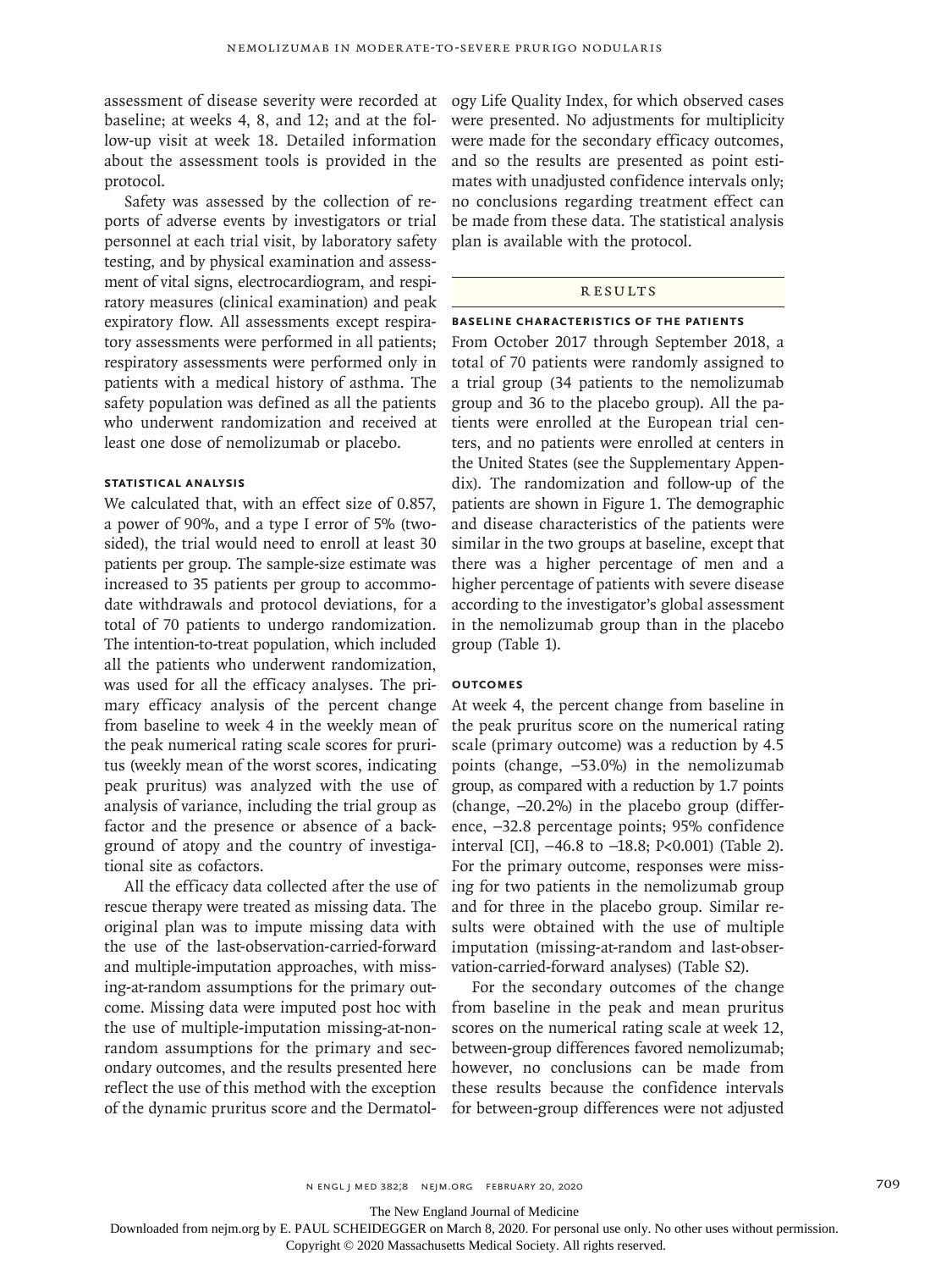

for multiplicity. A numerical reduction in these scores was observed at week 1 and at all the other visits (weeks 2 to 18) (Fig. 2 and Fig. S1 and Table S3). The reduction in the pruritus score on the numerical rating scale was independent of the presence or absence of a background of atopy although the number of patients with atopy was small (five in the nemolizumab group and six in the placebo group).

Reductions were observed in pruritus intensity as assessed on the verbal rating scale for pruritus and the dynamic pruritus score. At week 12, the peak score for pruritus intensity on the verbal rating scale was reduced by 1.9 points (change, −56.7%) in the nemolizumab group and by 0.9 points (change, −27.7%) in the placebo group (difference, −29.0 percentage points; unadjusted 95% CI, −46.2 to −11.9) (Table 2). Changes in the peak and mean pruritus scores on the verbal rating scale at all trial visits are provided in Figure S2 and Table S4. The distribution of dynamic pruritus scores was numerically better in the nemolizumab group than in the placebo group at all evaluated time points (Table S5); 29% of the patients in the nemolizumab group reported

no or almost no pruritus by week 4, as compared with none of the patients in the placebo group.

At baseline, the mean number of prurigo lesions in a selected area that was representative of overall disease (as described in the Methods section) was 17.1 in the nemolizumab group and 22.4 in the placebo group. By week 12, the reduction in the mean lesion count was greater in nemolizumab group than in the placebo group (least-squares mean, −12.6 vs. −6.1 lesions; difference, −6.5 lesions; unadjusted 95% CI, −12.5 to −0.6). At the last follow-up visit (week 18), the least-squares mean change in the lesion count was −13.3 in the nemolizumab group and −7.5 in the placebo group. The proportions of healed prurigo lesions according to the prurigo activity score at all visits at which an assessment was performed are shown in Table S6; at week 4, a total of 75% or more healed lesions were reported in 24% of the patients in the nemolizumab group and in 11% of those in the placebo group.

The percentage of patients with a response according to the investigator's global assessment at week 12 was 23% in the nemolizumab group and 4% in the placebo group (Table 2). Figure S3

710 n engl j med 382;8 nejm.org February 20, 2020

The New England Journal of Medicine

Downloaded from nejm.org by E. PAUL SCHEIDEGGER on March 8, 2020. For personal use only. No other uses without permission.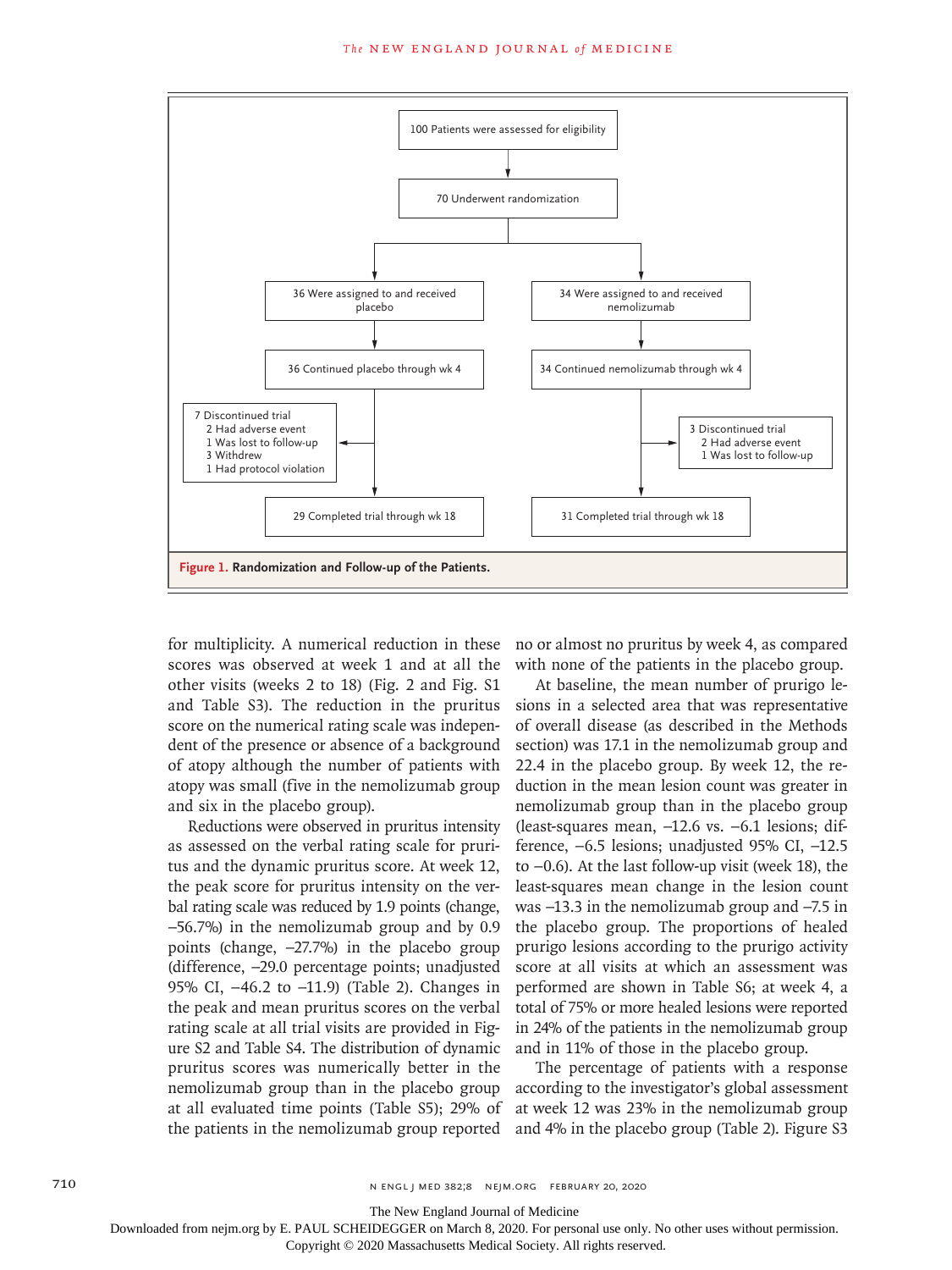shows the distribution of the investigator's global assessments in the nemolizumab group and the placebo group at each trial visit, the proportions of patients who had a response according to the investigator's global assessment at each visit during which this was assessed, and an example of a patient in the nemolizumab group who had a clinical response according to the investigator's global assessment.

Sleep quality was assessed during the first 4 weeks after the initiation of nemolizumab or placebo (Fig. S4). The numerical rating scale score for sleep quality in the nemolizumab group showed numerical improvements starting at week 1 after the first treatment (least-squares mean, −23.4, vs. −5.1 in the placebo group). At week 4, the least-squares mean change from baseline in the numerical rating scale score for sleep quality, a prespecified secondary outcome, was −3.8 points (change, −56.4%) in the nemolizumab group and −1.6 points (change, −26.6%) in the placebo group (difference, −29.8 percentage points; unadjusted 95% CI, −47.5 to −12.0).

At week 12, the least-squares mean change from baseline in the Dermatology Life Quality Index was −10.4 in the nemolizumab group and −8.0 in the placebo group. The distribution of scores in the two trial groups at each assessed visit is shown in Table S7. In a post hoc analysis, the percentage of patients with a response according to the Dermatology Life Quality Index, defined as a reduction of 4 points or more (minimal clinically important difference), was higher in the nemolizumab group than in the placebo group both at week 4 and at week 12 (59% vs. 31% at both time points).

Rescue medication, including topical glucocorticoids and immunosuppressive drugs (administered at the discretion of the investigator), was used in two patients receiving nemolizumab and in four receiving placebo. Among these patients, systemic rescue medication was used in two patients in the nemolizumab group and in three in the placebo group.

# **Safety**

The percentage of patients with adverse events was 68% in the nemolizumab group and 67% in the placebo group (Table 3). Four patients in the nemolizumab group and three in the placebo group had serious adverse events. The serious adverse events were as follows: one case of pso-

| (Intention-to-Treat Population).*                                      |                       |                           |
|------------------------------------------------------------------------|-----------------------|---------------------------|
| Characteristic                                                         | Placebo<br>$(N = 36)$ | Nemolizumab<br>$(N = 34)$ |
| $Age - yr$                                                             |                       |                           |
| Mean                                                                   | $52.4 \pm 17.5$       | $59.7 + 13.2$             |
| Range                                                                  | $20 - 77$             | $26 - 85$                 |
| Male sex - no. (%)                                                     | 14 (39)               | 15(44)                    |
| Race - no. (%) <sup>+</sup>                                            |                       |                           |
| White                                                                  | 35 (97)               | 33 (97)                   |
| Black                                                                  | 1(3)                  | 1(3)                      |
| Weight $-$ kg                                                          | $80.3 + 20.7$         | $81.6 + 21.8$             |
| Background of atopy - no. (%) :                                        |                       |                           |
| Present                                                                | 6(17)                 | 5(15)                     |
| Absent                                                                 | 30 (83)               | 29 (85)                   |
| Estimated no. of nodules on body $-$ no. (%)                           |                       |                           |
| $20 - 100$                                                             | 21(58)                | 21(62)                    |
| >100                                                                   | 15 (42)               | 13(38)                    |
| Counted no. of nodules in representative area                          | $22.4 \pm 17.5$       | $17.1 + 13.4$             |
| Numerical rating scale score for pruritus                              |                       |                           |
| Weekly peak score                                                      | $8.4 + 1.2$           | $8.4 + 1.2$               |
| Weekly mean score                                                      | $7.9 + 1.3$           | $7.8 + 1.7$               |
| Prurigo nodularis per investigator's global<br>assessment — no. $(\%)$ |                       |                           |
| Moderate                                                               | 22(61)                | 16(47)                    |
| Severe                                                                 | 14(39)                | 18(53)                    |
| Dermatology Life Quality Index**                                       | $15.8 + 6.0$          | $16.9 + 7.5$              |

**Table 1. Demographic and Clinical Characteristics of the Patients at Baseline** 

Plus–minus values are means  $\pm$ SD. The characteristics of the patients were similar at baseline in the two groups, except that there was a higher percentage of men and a higher percentage of patients with severe disease according to the investigator's global assessment in the nemolizumab group than in the placebo group.

- Race was reported by the patient.
- $\dot{\mathbf{r}}$  Background of atopy was defined as a medical history of atopic dermatitis, asthma, or allergic rhinitis.
- § The counted number of nodules in a representative area was used for assessing the prurigo activity score. To assess changes in prurigo lesions, investigators were instructed to specify a localization that was most representative of the patient's overall disease (left or right side of forearm, upper arm, lower leg, or upper leg or the ventral or dorsal side of trunk), and this area was used at all subsequent assessments.
- The weekly numerical rating score for pruritus was assessed over a period of 7 days before the baseline visit. Scores range from 0 (no itch) to 10 (worst itch imaginable). We determined the peak score by assessing worst scores per 24 hours on the numerical rating scale over a period of 7 days; the highest score was determined as the peak score. We determined the mean pruritus score on the numerical rating scale by calculating the 24-hour average (mean) score on the numerical rating scale over a period of 7 days.
- The investigator's global assessment of disease severity on the basis of appearance of lesions was scored on a scale from 0 (clear) to 4 (severe). A score of 3 indicated moderate severity.
- \*\* Values for the Dermatology Life Quality Index range from 0 to 30, with higher values indicating worse quality of life; a change of at least 4 points is considered to be a clinically important difference.

n engl j med 382;8 nejm.org February 20, 2020 711

The New England Journal of Medicine

Downloaded from nejm.org by E. PAUL SCHEIDEGGER on March 8, 2020. For personal use only. No other uses without permission.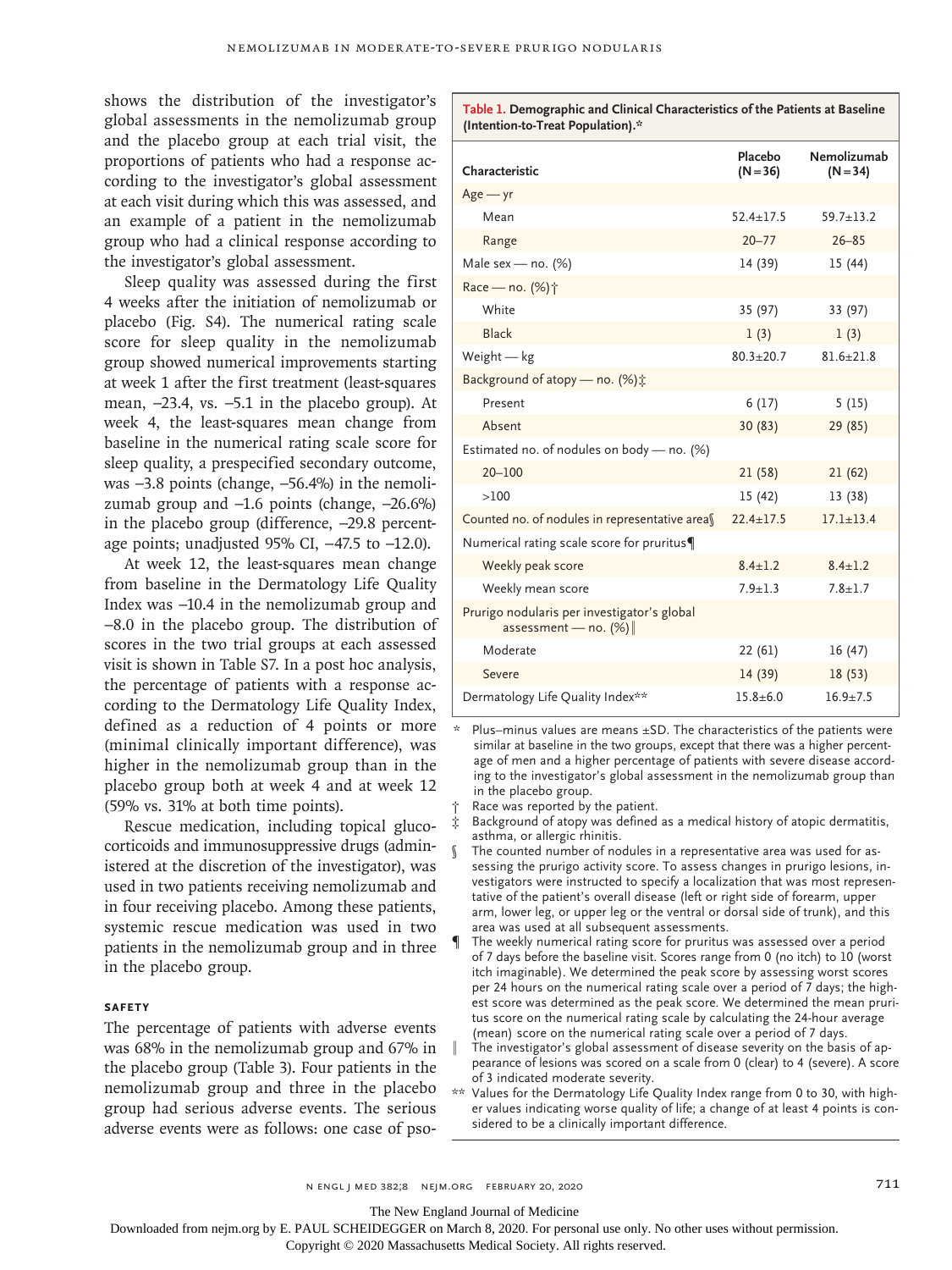| Table 2. Efficacy Assessments (Intention-to-Treat Population).*                          |                  |                      |                                          |
|------------------------------------------------------------------------------------------|------------------|----------------------|------------------------------------------|
| Outcome                                                                                  | Placebo $(N=36)$ | Nemolizumab $(N=34)$ | Difference (95% CI)                      |
| <b>Primary outcome</b>                                                                   |                  |                      |                                          |
| Numerical rating scale score for pruritus: change from baseline in<br>peak score at wk 4 |                  |                      |                                          |
| Least-squares mean absolute score change                                                 | $-1.7$           | $-4.5$               |                                          |
| Least-squares mean percent change                                                        | $-20.2$          | $-53.0$              | $-32.8$ (-46.8 to $-18.8$ ) <sup>+</sup> |
| <b>Secondary outcomes</b>                                                                |                  |                      |                                          |
| Numerical rating scale score for pruritus                                                |                  |                      |                                          |
| Change from baseline in peak score at wk 12                                              |                  |                      |                                          |
| Least-squares mean absolute score change                                                 | $-2.1$           | $-5.1$               | $-3.0$ ( $-4.4$ to $-1.7$ )              |
| Least-squares mean percent change                                                        | $-25.7$          | $-61.9$              | $-36.1$ ( $-52.3$ to $-20.0$ )           |
| Change from baseline in mean score at wk 12                                              |                  |                      |                                          |
| Least-squares mean absolute score change                                                 | $-2.6$           | $-5.0$               | $-2.4$ ( $-3.8$ to $-1.0$ )              |
| Least-squares mean percent change                                                        | $-35.4$          | $-67.5$              | $-32.1$ (-49.8 to $-14.4$ )              |
| Verbal rating scale score for pruritus                                                   |                  |                      |                                          |
| Change from baseline in peak score at wk 12                                              |                  |                      |                                          |
| Least-squares mean absolute change                                                       | $-0.9$           | $-1.9$               | $-0.9$ ( $-1.5$ to $-0.4$ )              |
| Least-squares mean percent change                                                        | $-27.7$          | $-56.7$              | $-29.0$ ( $-46.2$ to $-11.9$ )           |
| Change from baseline in mean score at wk 12                                              |                  |                      |                                          |
| Least-squares mean absolute change                                                       | $-1.0$           | $-2.0$               | $-1.0$ ( $-1.5$ to $-0.5$ )              |
| Least-squares mean percent change                                                        | $-31.1$          | $-66.2$              | $-35.1$ ( $-51.9$ to $-18.3$ )           |
| Dynamic pruritus score at wk 4 - no. (%) :                                               |                  |                      |                                          |
| $\mathbf 0$                                                                              | $\pmb{0}$        | 0                    |                                          |
| 1                                                                                        | 0                | 1(3)                 |                                          |
| $\overline{2}$                                                                           | $\mathbf 0$      | 1(3)                 |                                          |
| 3                                                                                        | 2(6)             | 0                    |                                          |
| 4                                                                                        | 22(61)           | 5(15)                |                                          |
| 5                                                                                        | 1(3)             | 2(6)                 |                                          |
| 6                                                                                        | 2(6)             | 2(6)                 |                                          |
| $\overline{7}$                                                                           | 3(8)             | 11(32)               |                                          |
| 8                                                                                        | 0                | 10(29)               |                                          |
| Percent of healed prurigo lesions at wk $12$ - no. (%) [                                 |                  |                      |                                          |
| 100%                                                                                     | 1(3)             | 2(6)                 |                                          |
| 75-99%                                                                                   | 2(6)             | 9(26)                |                                          |
| 50-74%                                                                                   | 7(19)            | 16(47)               |                                          |
| 25-49%                                                                                   | 9(25)            | 5(15)                |                                          |
| $0 - 24%$                                                                                | 12(33)           | $\mathbf 0$          |                                          |
| Response according to investigator's global assessment at wk 12 $-$ %                    | 4                | 23                   | 18 (2 to 37)                             |

\* For the primary outcome, responses were missing for two patients in the nemolizumab group and for three in the placebo group. Missing data were accounted for with the use of multiple imputation with an assumption that data were missing not at random. Secondary outcomes were not adjusted for multiplicity. Differences between percentages are shown in percentage points. Data for all trial visits are provided in Figures S1 and S2 and in Tables S3 through S5.

‡ Dynamic pruritus scores range from 0 to 8. A score of 4 indicates no change from baseline; scores below 4 indicate a worsened condition (with 0 indicating strongly worsened pruritus), and scores above 4 indicate an improvement in condition (with 8 indicating improvement to no pruritus or almost no pruritus). Observed values are presented; data were missing for 2 patients (6%) in the nemolizumab group and for 6 (17%) in the placebo group.

§ The prurigo activity score questionnaire is a 7-item tool for objective monitoring of pruriginous lesions over time in patients with chronic prurigo. One of the items, shown here, monitors the percentage of healed lesions as compared with lesions at baseline. Observed values are presented; data were missing for 2 patients (6%) in the nemolizumab group and for 6 (17%) in the placebo group.

¶ A response according to the investigator's global assessment was defined as a score of 0 or 1 plus an improvement of 2 points from baseline. The values shown are the averages over the multiple imputed data sets for the trial. Therefore, it is not possible to show the exact numbers of patients with a response.

The New England Journal of Medicine

Downloaded from nejm.org by E. PAUL SCHEIDEGGER on March 8, 2020. For personal use only. No other uses without permission.

<sup>†</sup> P<0.001.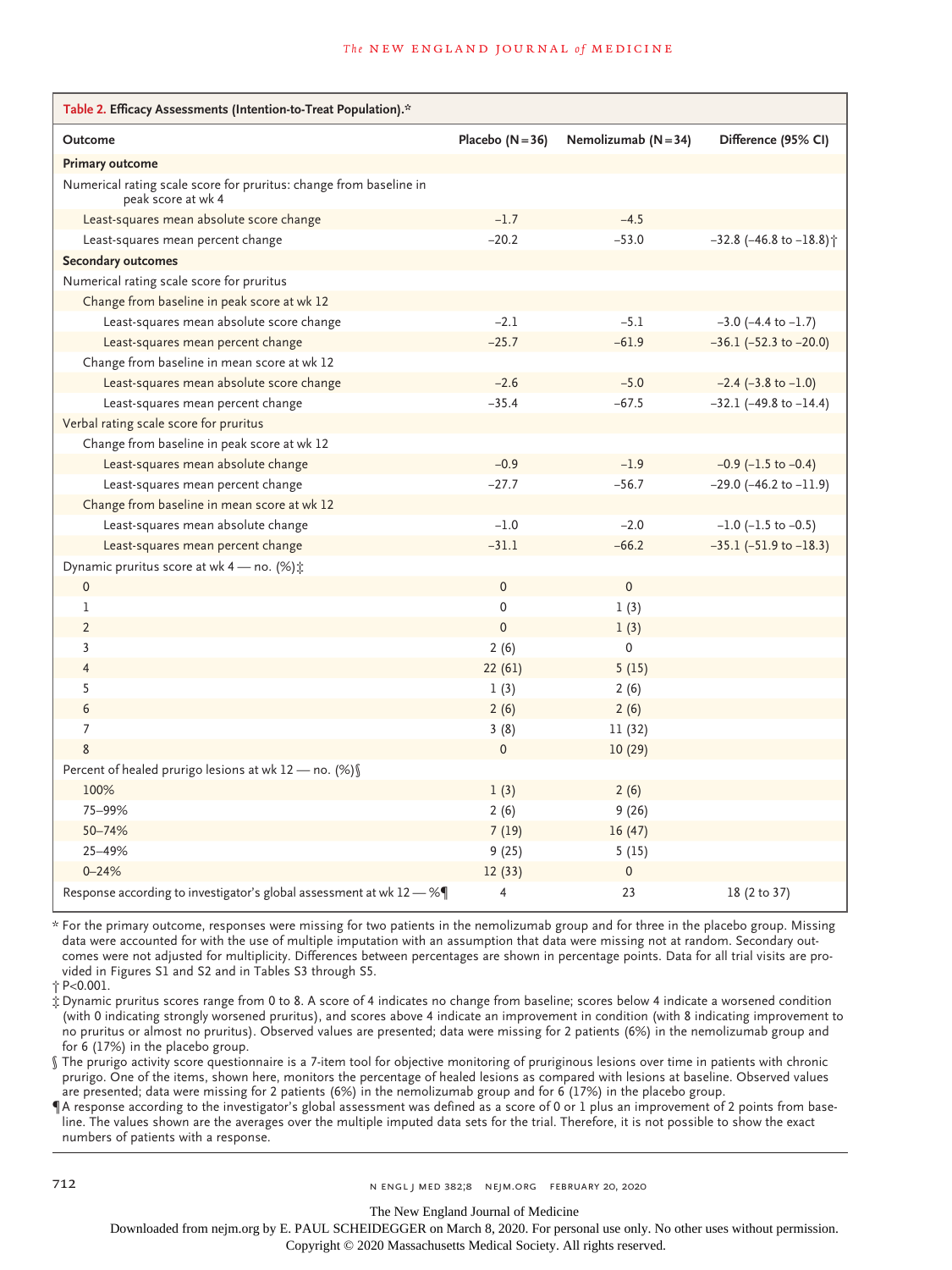

Shown is the percent change from baseline (dotted line) in the mean peak pruritus score on the numerical rating scale score in the two trial groups. Scores on this scale range from 0 (no itch) to 10 (worst itch imaginable). Missing

riasiform rash (with histologic testing showing an eczematous reaction) in the nemolizumab group and three cases of atopic dermatitis in the placebo group; one clavicular fracture in the nemolizumab group and one spinal fracture in the placebo group; two cases of musculoskeletal pain (one case of fibromyalgia in the nemolizumab group and one case of back pain in the placebo group); and one case of bladder lithiasis in the nemolizumab group. (Atopic dermatitis, back pain, and spinal fracture occurred in a single patient.) Two patients in each group discontinued nemolizumab or placebo owing to adverse events; one of the patients in the placebo group who discontinued had a serious adverse event.

In the nemolizumab group, gastrointestinal symptoms, including abdominal pain and diarrhea, occurred in seven patients (21%); musculoskeletal or connective-tissue disorders occurred in six (18%; arthralgia, back pain, muscle spasms, jaw pain, fibromyalgia, and spinal pain in one patient each); injury, poisoning, or procedural complications occurred in four (12%); and bronchitis occurred in two (6%). Table 3 summarizes the adverse events that occurred in at least 5% of the patients in either trial group; a complete listing of adverse events is provided in Table S8. No safety signals were observed in the laboratory tests, physical examinations, or the vital-sign or respiratory assessments (Table S9), and no safety signals were observed in the electrocardiographic assessments (data not shown).

# Discussion

In this phase 2 trial involving adults with moderate-to-severe prurigo nodularis, nemolizumab therapy resulted in greater reductions in signs and symptoms of the disorder than placebo. Treatment with nemolizumab was associated with reductions in pruritus as gauged by the primary outcome of the peak pruritus score on the numerical rating scale at week 4. There were improvements as compared with placebo in secondary pruritus outcomes, which included assessments of peak and mean intensity of itch, overall disease severity, and the investigator's global assessment. However, the analyses were not adjusted for multiplicity, and no clinical inferences can be made from them. Changes in quality of life and sleep disturbance were assessed by the Dermatology Life Quality Index and the numerical rating scale score for sleep quality, respectively; quality of life and sleep quality improved during the trial in both groups but to a larger degree in the nemolizumab group than in the placebo group; however, conclusions should not be made from these data because of the same limitation regarding a lack of multiplicity adjust-

The New England Journal of Medicine

Downloaded from nejm.org by E. PAUL SCHEIDEGGER on March 8, 2020. For personal use only. No other uses without permission.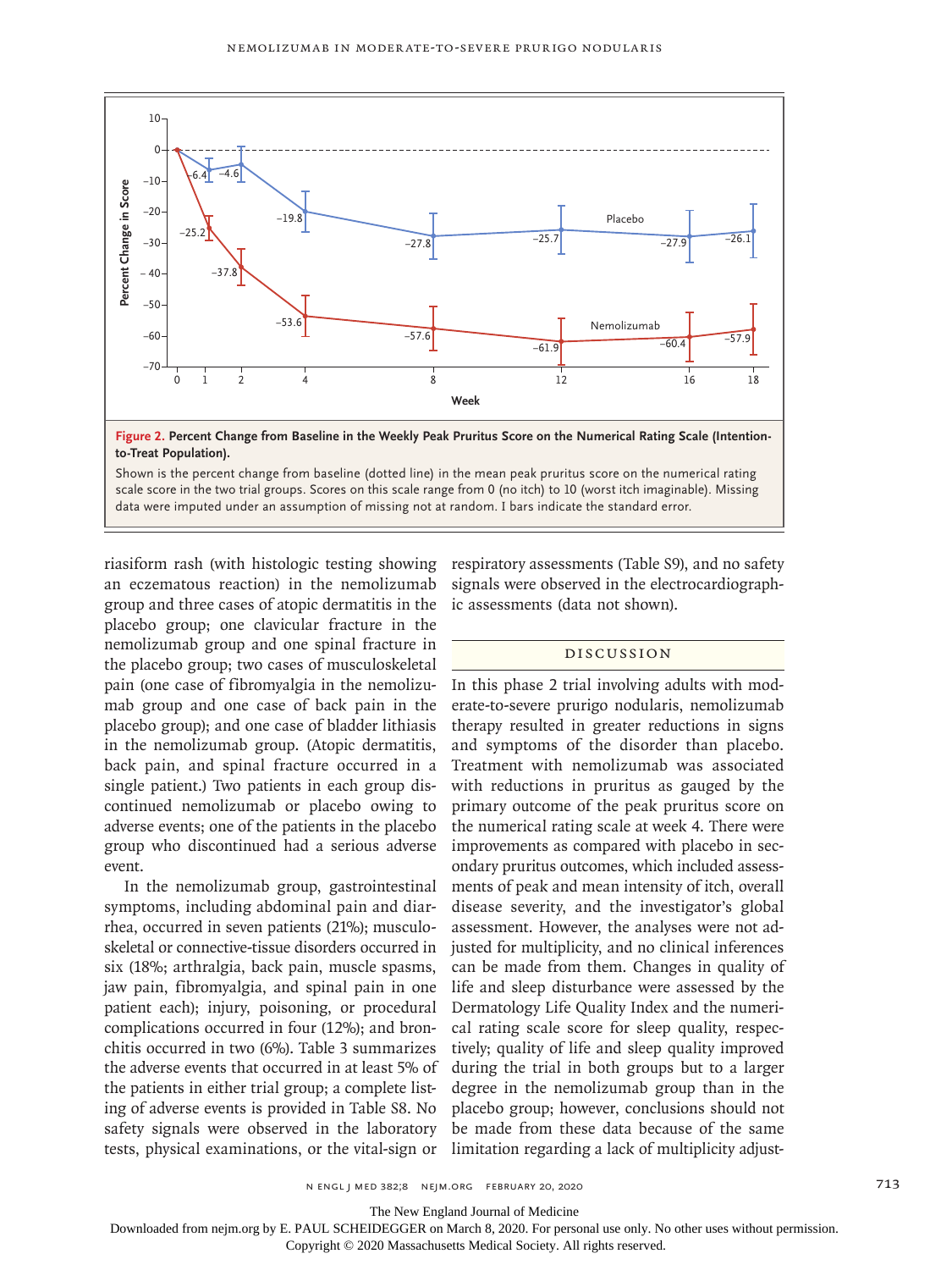| Table 3. Adverse Events (Safety Population).*                                        |                       |                           |
|--------------------------------------------------------------------------------------|-----------------------|---------------------------|
| <b>Adverse Event</b>                                                                 | Placebo<br>$(N = 36)$ | Nemolizumab<br>$(N = 34)$ |
| Total no. of adverse events                                                          | 69                    | 77                        |
| Any adverse event - no. of patients (%)                                              | 24 (67)               | 23 (68)                   |
| Adverse event leading to withdrawal from trial - no. of patients (%)                 | 2(6)                  | 2(6)                      |
| Injection-related reaction - no. of patients (%)                                     | 0                     | 1(3)                      |
| Infection or infestation - no. of patients (%)                                       | 12(33)                | 10(29)                    |
| Nasopharyngitis                                                                      | 4(11)                 | 5(15)                     |
| Conjunctivitis                                                                       | 2(6)                  | 3(9)                      |
| <b>Bronchitis</b>                                                                    | $\mathbf 0$           | 2(6)                      |
| Cystitis                                                                             | 2(6)                  | 0                         |
| Postoperative wound infection                                                        | 2(6)                  | 0                         |
| Skin or subcutaneous-tissue event - no. of patients (%)                              | 12(33)                | 10(29)                    |
| Neurodermatitis or atopic dermatitis                                                 | 5(14)                 | 5(15)                     |
| Alopecia                                                                             | 2(6)                  | 0                         |
| Contact dermatitis                                                                   | 0                     | 2(6)                      |
| Worsening of pruritus                                                                | 2(6)                  | $\mathbf 0$               |
| Gastrointestinal event - no. of patients (%)                                         | 5(14)                 | 7(21)                     |
| Abdominal pain                                                                       | $\mathbf 0$           | 2(6)                      |
| Diarrhea                                                                             | 0                     | 2(6)                      |
| Musculoskeletal or connective-tissue event - no. of patients (%)                     |                       |                           |
| Any                                                                                  | 5(14)                 | 6(18)                     |
| Arthralgia                                                                           | 2(6)                  | 1(3)                      |
| General disorder or administration-site condition - no. of patients (%) <sup>+</sup> | 4(11)                 | 5(15)                     |
| Injury, poisoning, or procedural complication - no. of patients (%) +                | 2(6)                  | 4(12)                     |
| Clavicle fracture                                                                    | 0                     | 1(3)                      |
| Eye injury                                                                           | $\mathbf{0}$          | 1(3)                      |
| Muscle strain                                                                        | 1(3)                  | 0                         |
| Renal or urinary event - no. of patients (%) $\dagger$                               | 2(6)                  | 2(6)                      |
| Nervous system disorder - no. of patients (%) +                                      | 1(3)                  | 2(6)                      |
| <b>Dizziness</b>                                                                     | $\mathbf{0}$          | 1(3)                      |
| Headache                                                                             | 1(3)                  | 0                         |
| Tremor                                                                               | 0                     | 1(3)                      |
| Respiratory, thoracic, or mediastinal event - no. of patients (%)                    |                       |                           |
| Any                                                                                  | 3(8)                  | 0                         |
| Cough                                                                                | 2(6)                  | 0                         |
| Blood or lymphatic system event - no. of patients (%)                                |                       |                           |
| Any                                                                                  | 2(6)                  | 0                         |
| Lymphadenopathy                                                                      | 2(6)                  | 0                         |
| Metabolism or nutrition disorder - no. of patients (%)                               |                       |                           |
| Any                                                                                  | $\mathbf 0$           | 2(6)                      |
| Increased appetite                                                                   | $\mathbf 0$           | 2(6)                      |
| Vascular disorder - no. of patients (%);                                             | 2(6)                  | 0                         |

\* The safety population comprised patients who underwent randomization and received at least one dose of nemolizumab or placebo. Shown here are the adverse events that occurred in 5% of the patients in either trial group.

† No individual disorder or condition occurred in at least 5% of the patients in either group.

‡ Hot flush and hypotension were reported in one patient each.

The New England Journal of Medicine

Downloaded from nejm.org by E. PAUL SCHEIDEGGER on March 8, 2020. For personal use only. No other uses without permission.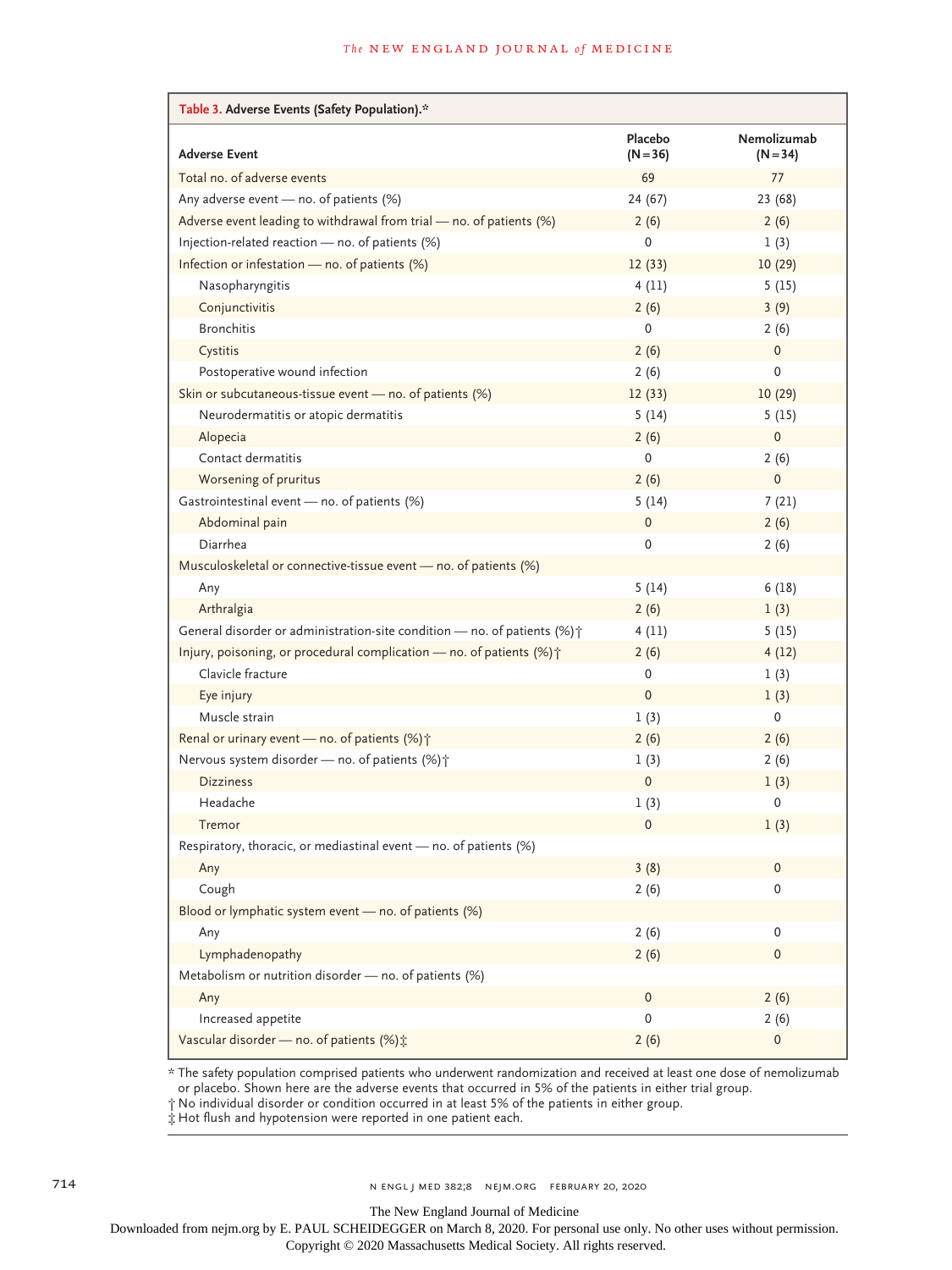ments. The patients in the trial had had disease for longer than 6 months; in the nemolizumab group, more than one third of the patients were clear or almost clear of lesions within a period of 3 months, and itch began to abate within the first week.

There were more instances of abdominal symptoms, including abdominal pain and diarrhea, and musculoskeletal symptoms (nonspecific bodily pains) in the nemolizumab group than in the placebo group. There were two cases of bronchitis in the nemolizumab group. Injectionsite reactions occurred in one patient treated with nemolizumab.

This trial supports the role of the pruritogen interleukin-31 in the pathophysiology of prurigo nodularis.1,13 In the skin, interleukin-31 is expressed by activated CD4+ T cells that regulate proinflammatory pathways, especially inflammation related to type 2 helper  $T$  cells.<sup>14</sup> Interleukin-31, when bound to its receptor complex, has been shown to be a mediator of pruritus, $14,15$ especially in atopic dermatitis and prurigo nodularis.13 Inhibition of interleukin-31 signaling may be a target for treatment in these pruritic skin diseases.<sup>16-18</sup>

In this phase 2 trial, nemolizumab resulted in a greater reduction in pruritus and severity of skin lesions in patients with prurigo nodularis over a period of 4 weeks but was associated with abdominal and nonspecific musculoskeletal symptoms. Longer and larger trials are needed to determine the durability and safety of nemolizumab for the treatment of prurigo nodularis.

A data sharing statement provided by the authors is available with the full text of this article at NEJM.org.

Supported by Galderma.

Dr. Ständer reports receiving consulting fees from Almirall, Beiersdorf, Bellus Health, Cara Therapeutics, Celgene, Galderma Laboratorium, Galderma Research and Development, LEO Pharma, Sienna Biopharmaceuticals, and Vanda Pharmaceuticals, serving as a trial investigator for Dermasence and Kiniksa Pharmaceuticals, receiving consulting fees and serving as a trial investigator for Menlo Therapeutics, Novartis, and Trevi Therapeutics, and receiving lecture fees from Sanofi; Dr. Yosipovitch, receiving advisory board fees from AbbVie, Eli Lilly, Galderma Laboratories, Novartis, and Sienna Biopharmaceuticals, serving as a clinical trial investigator for Kiniksa Pharmaceuticals, receiving grant support from LEO Pharma, Sanofi US Services, and Sun Pharmaceutical Industries, receiving grant support and advisory board fees and serving as clinical trial principal investigator for Menlo Therapeutics, receiving advisory board fees and consulting fees from Regeneron Pharmaceuticals, and receiving advisory board fees and serving as clinical trial principal investigator for Trevi Therapeutics; Dr. Legat, receiving lecture fees from AbbVie and Bayer Healthcare, lecture fees, consulting fees, and travel support from Celgene, advisory board fees and travel support from Eli Lilly, travel support from Galderma International, Janssen Global Services, LEO Pharma, Novartis, and Pelpharma, advisory board fees from Menlo Therapeutics and Trevi Therapeutics, and advisory board fees and travel support from Pfizer; Dr. Lacour, receiving grant support, paid to University Hospital of Nice, and consulting fees from Galderma International; Dr. Paul, receiving consulting fees from AbbVie, Almirall, Amgen, Boehringer Ingelheim, Celgene, Eli Lilly, Janssen Biotech, LEO Pharma, Merck, Novartis, Pfizer, Pierre Fabre, Sanofi Pasteur Biologics, and UCB; Dr. Misery, receiving grant support, paid to Université de Brest, from Galderma International; Dr. Wollenberg, receiving consulting fees from Almirall, advisory board fees from Galderma International, LEO Pharma, Lilly Deutschland, Novartis, Pfizer, Regeneron Pharmaceuticals, and Sanofi, and consulting fees and advisory board fees from Pierre Fabre; Dr. Reich, receiving advisory board fees and lecture fees and serving as a clinical trial investigator for AbbVie, receiving lecture fees from Berlin-Chemie–Menarini Polska, Chema-Elektromet, Eli Lilly, and Janssen–Cilag Polska, receiving lecture fees and serving as a clinical trial investigator for Galderma International, serving as a clinical trial investigator for Genentech, MC2 Therapeutics, and MSD Polska, receiving lecture fees and advisory board fees and serving as a clinical trial investigator for LEO Pharma, receiving advisory board fees and serving as a clinical trial investigator for Menlo Therapeutics, receiving lecture fees and serving as a clinical trial investigator for Novartis, receiving lecture fees and advisory board fees from Sandoz, receiving advisory board fees and serving as a clinical trial investigator for Trevi Therapeutics, and receiving advisory board fees from UCB; Mr. Ahmad, being employed by Galderma; and Dr. Piketty, being employed by Galderma. No other potential conflict of interest relevant to this article was reported.

Disclosure forms provided by the authors are available with the full text of this article at NEJM.org.

We thank the trial patients for their participation, the project team members at Galderma, and Valerie Sanders, of Sanders Medical Writing, for assistance in the preparation and editing of an earlier version of the manuscript.

#### **References**

**1.** Pereira MP, Steinke S, Zeidler C, et al. European Academy of Dermatology and Venereology European Prurigo Project: expert consensus on the definition, classification and terminology of chronic prurigo. J Eur Acad Dermatol Venereol 2018;32: 1059-65.

**2.** Tan WS, Tey HL. Extensive prurigo nodularis: characterization and etiology. Dermatology 2014;228:276-80.

**3.** Boozalis E, Tang O, Patel S, et al. Ethnic differences and comorbidities of 909 prurigo nodularis patients. J Am Acad Dermatol 2018;79(4):714-719.e3.

**4.** Zeidler C, Tsianakas A, Pereira M, Ständer H, Yosipovitch G, Ständer S. Chronic prurigo of nodular type: a review. Acta Derm Venereol 2018;98:173-9.

**5.** Zeidler C, Yosipovitch G, Ständer S. Prurigo nodularis and its management. Dermatol Clin 2018;36:189-97.

**6.** Steinke S, Zeidler C, Riepe C, et al. Humanistic burden of chronic pruritus in patients with inflammatory dermatoses:

results of the European Academy of Dermatology and Venereology Network on Assessment of Severity and Burden of Pruritus (PruNet) cross-sectional trial. J Am Acad Dermatol 2018;79(3):457-463.e5.

**7.** Zeidler C, Ständer S. The pathogenesis of prurigo nodularis — 'super-itch' in exploration. Eur J Pain 2016;20:37-40.

**8.** Brenaut E, Halvorsen JA, Dalgard FJ, et al. The self-assessed psychological comorbidities of prurigo in European patients: a multicentre study in 13 coun-

n engl j med 382;8 nejm.org February 20, 2020 715

The New England Journal of Medicine

Downloaded from nejm.org by E. PAUL SCHEIDEGGER on March 8, 2020. For personal use only. No other uses without permission.